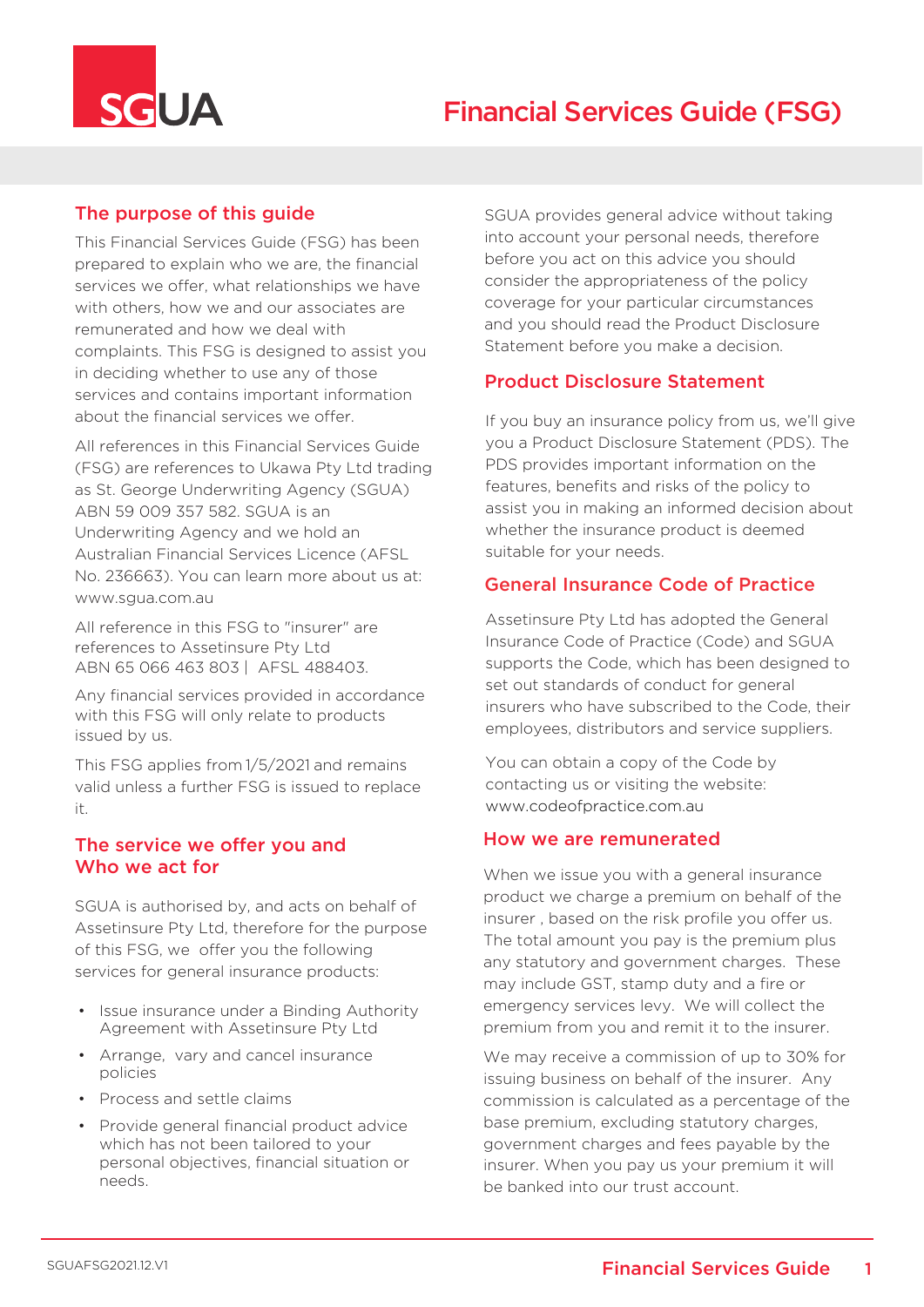

We retain the commission from the premium you pay us and remit the balance to the insurer in accordance with our arrangements with the insurer. We will earn interest on the premium while it is in our trust account, or we may invest the premium and earn a return. We will retain any interest or return on investment earned on the premium.

#### Managing Agents

Your property manager may have referred you to us or assisted you to arrange insurance with us. We may appoint a Real Estate Agent as a Distributor to deal in general insurance products on our behalf under a distribution authority. This authority does not allow the Real Estate Agent to give financial product advice. When your rental property is managed by your Real Estate Agent, they may receive a referral fee of up to 15% for arranging or renewing a policy for you.

These referral fees to the Real Estate Agent are paid by us out of the premiums we receive from you for the policy.

#### Authorised Representatives and Brokers:

Where you have been introduced to us by a broker or an authorised representative and you decide to acquire one of those products, we may pay the broker or the authorised representative a commission. The commission amount depends on the product type, premium, and the specific arrangement entered into with that broker or authorised representative.

The remuneration may also be paid on renewal and premium adjustments. Any remuneration paid to brokers or authorised representatives is not charged directly to you.

If you would like more details about the remuneration (including commission) or other benefits the broker or authorised representative receives, please ask for it within a reasonable period after you receive this document and before the relevant insurance is issued to you.

Our staff are paid a salary and may receive a bonus or other incentives based on their performance.

#### **Administration Fee**

In some circumstances we may charge you an Administration Fee. Our Administration Fee is noted on your insurance schedule.

We can tell you the exact fee at the time you contact us. Such fees might include:

- Preparation and distribution of documentation.
- Amendments to the policy during the policy year.
- Claims Handling costs.

#### Credit card surcharge

We reserve the right to apply a surcharge to all payments made by credit card.

This surcharge is passed onto the financial institution providing the merchant facility. The surcharge payable will be shown on your insurance schedule and tax invoice.

#### Cooling off period:

A 14 day cooling off period applies to your SGUA insurance policy, from when the cover starts. If you cancel in that period, and you haven't claimed, we'll refund your unused premium. See your PDS for details.

#### Broker Trust Account

Any premiums received from you and paid directly to your broker, are held in a trust account by your broker, prior to being forwarded to us and onto the insurer.

#### Cancellation

If there is a premium refund due for cancellation or adjustment, we will refund you our commission on the refunded premium. There is no fee charged on cancellation. The administration fee is however not refundable unless the policy is cancelled during the Cooling-Off Period and the cancellation is effective from policy inception/renewal date.